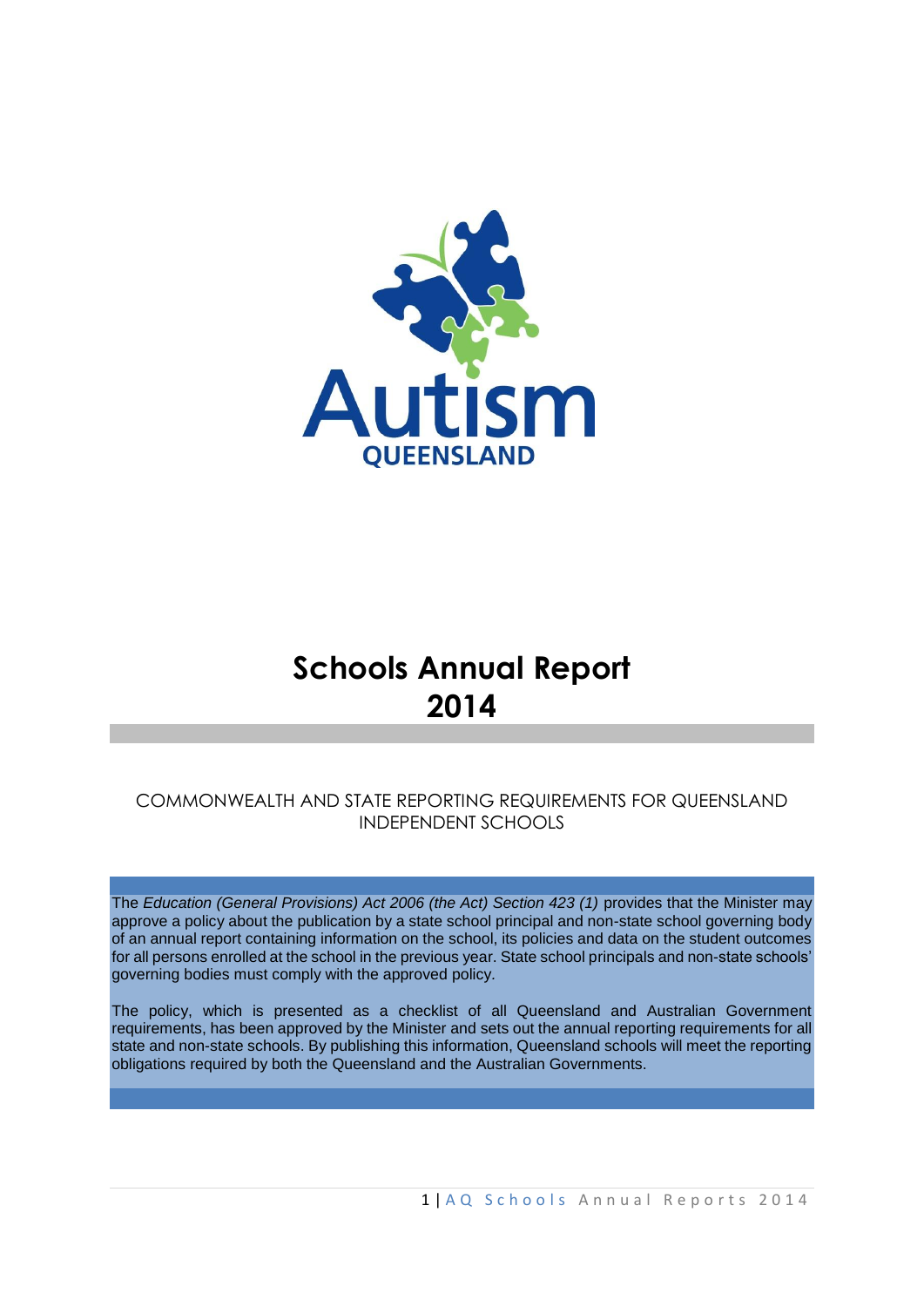#### **School sector:**

Autism Queensland runs two Education and Therapy Centres in Brisbane at Brighton and Sunnybank Hills that operate as an accredited Independent School. Both provide a range of group placement options for children diagnosed with an Autism Spectrum Disorder (ASD) from Prep to Year 12.

#### **School's address:**

Sunnybank Campus **Brighton Campus** Brighton Campus 437 Hellawell Road 136 North Road Sunnybank Hills Qld 4109 Brighton Qld 4017 Ph: 07 3273 0000 Ph: 07 3631 6300 Fax: 07 3273 0093 Fax: 07 3631 6388 [sunnybankschool@autismqld.com.au](mailto:sunnybankschool@autismqld.com.au) [righton@autismqld.com.au](mailto:righton@autismqld.com.au)

Contacts:

Jandee Laidlaw (Principal Sunnybank School) Amra Bazdar (Principal Brighton School)

Website: [www.autismqld.com.au](http://www.autismqld.com.au/)

#### **Total enrolments for 2014:**

Average student enrolment for 2014:

150 attended part-time placements across the period of 2014 school year.

#### **Year levels offered:**

Prep to Year 12.

#### **Co-educational or single sex:**

Co-educational.

#### **Distinctive curriculum offerings:**

Autism Queensland's goal is to develop in all students the skills that will enable them to participate to their fullest extent in their home, school and local community. Autism Queensland's educational approach for school aged students is curriculum focused on the core characteristics of ASD, these being:

Social Skills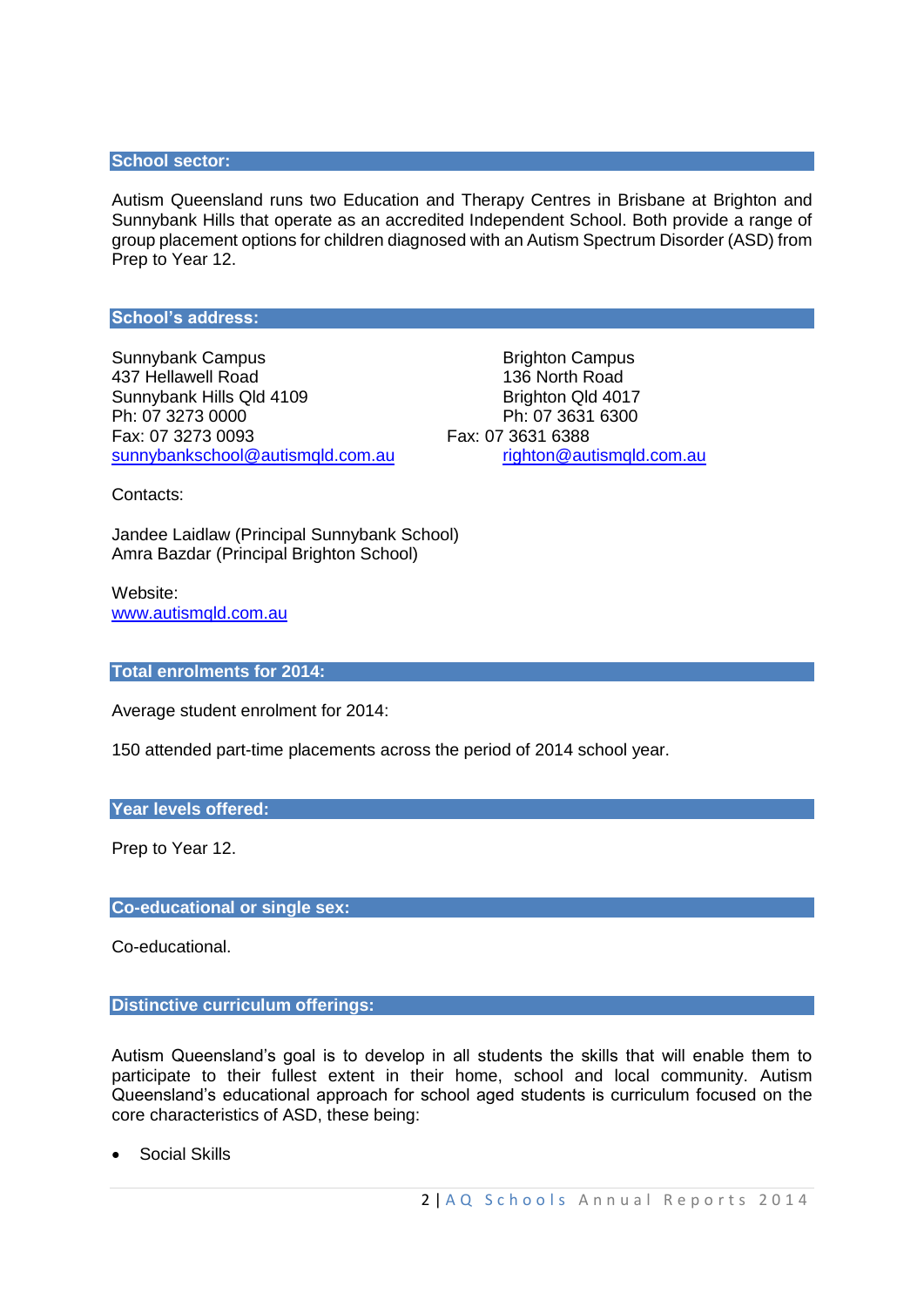- Communication
- Sensory Information Processing
- Adaptive Behaviour
- Stress Management
- Daily Living Skills
- Community Access
- Play and Recreation Skills
- Academics (school performance and skills for learning).

These developmental areas and skills are taught through their integration into current curriculum documentation. This is achieved through:

- **Individualised programs** tailored to the students' developmental needs and strengths delivered in a small group setting
- **Multidisciplinary team** approach including parents, home school staff, Autism Queensland teachers, speech and occupational therapists, psychologists, social workers; and other associated professionals
- Inclusive programs that support students' maintaining and improving their **participation** in their local school setting
- **Consultancy** support to students' home schools
- Structured learning and skill building based upon **positive behaviour support** techniques
- Focus on **functional life skills** development
- Environmental **modifications** and **supports**
- Emphasis on **generalisation** to home and other educational settings
- Supported **transition**
- Parent **education** and **training.**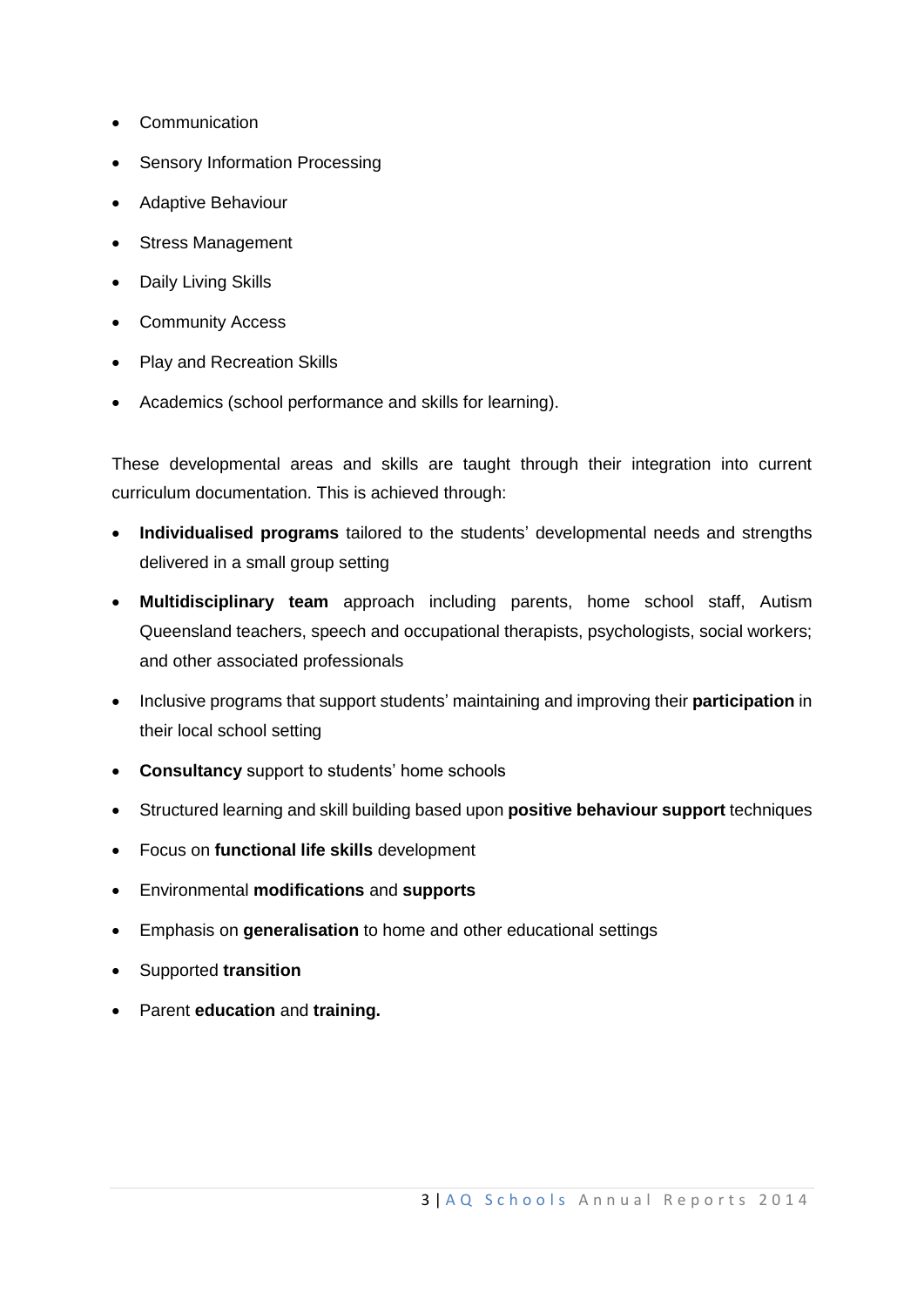Timetables for all Autism Queensland groups have an allocation of time for academic work, with activities and focus areas selected to match individual student needs. Autism Queensland's schools have targeted five General Capabilities curriculum areas (and six Autism-specific areas core to their programming (see below). Literacy goals included in student's individualised plans are based on results from a comprehensive literacy assessment assessed by all students across the course of a 12 month to two2 year placement.



In implementing the above, Autism Queensland follows the "*Principles for Effective Education in ASD*" (Jordan, R; 2005). These are to:

- 1. Reduce stress
- 2. Harness the strengths and interests of students
- 3. Compensate for weaknesses
- 4. Develop independence
- 5. Increase social and emotional understanding
- 6. Improve communication
- 7. Facilitate flexibility.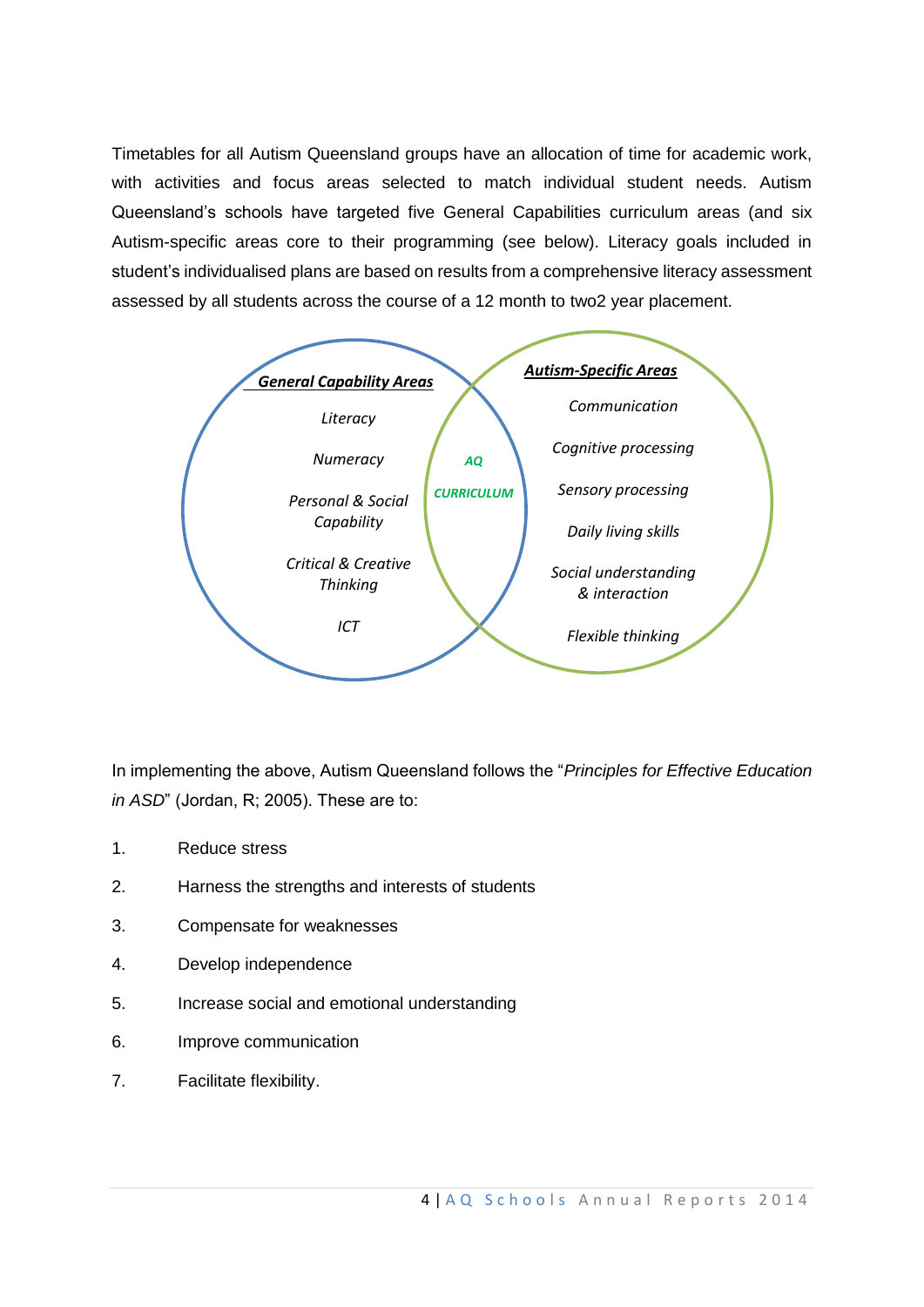## **PREP – YEAR 10 CURRICULUM**

Autism Queensland's Autism-specific curriculum for students in **Prep - Year 10** is linked to the Australian Curriculum General Capabilities (ACARA; 2013) areas of:

- Literacy
- Numeracy
- Information & Communication Technology
- Personal & Social Capability
- Critical and Creative Thinking.



ACARA (2013) states that literacy 'encompasses the knowledge and skills students need to access, understand, analyse and evaluate information, make meaning, express thoughts and emotions, present ideas and opinions, interact with others and participate in activities at school and in their lives beyond school'. This is an important element for all students including those with ASD – especially in the areas of communicating with others and being able to understand and express thoughts and emotions.

The *Melbourne Declaration on Educational Goals for Young Australians* (MCEETYA; 2008) recognises literacy as an essential skill for students in becoming successful learners and as a foundation for success in *all learning areas*. Success in any learning area depends on being able to use the significant, identifiable and distinctive literacy that is important for learning and representative of the content of that learning area (ACARA; 2013).

# **NUMERACY –**

'Numeracy involves students in recognising and understanding the role of mathematics in the world and having the dispositions and capacities to use mathematical knowledge and skills purposefully' (ACARA; 2013). ACARA also states that when teachers are able to identify numeracy demands across curriculum areas and settings, students are able to transfer mathematical knowledge and skills to different contexts. As students with ASD may struggle with the concept of generalisation (being able to transfer the skill across situations and settings) the teaching of general capabilities through this mode is crucial.

The *Melbourne Declaration of Educational Goals for Young Australians* (MCEETYA;2008) recognises that numeracy is an essential skill for students in becoming successful learners at school and in life beyond school, and in preparing them for their future roles as family, community and workforce members (ACARA; 2013).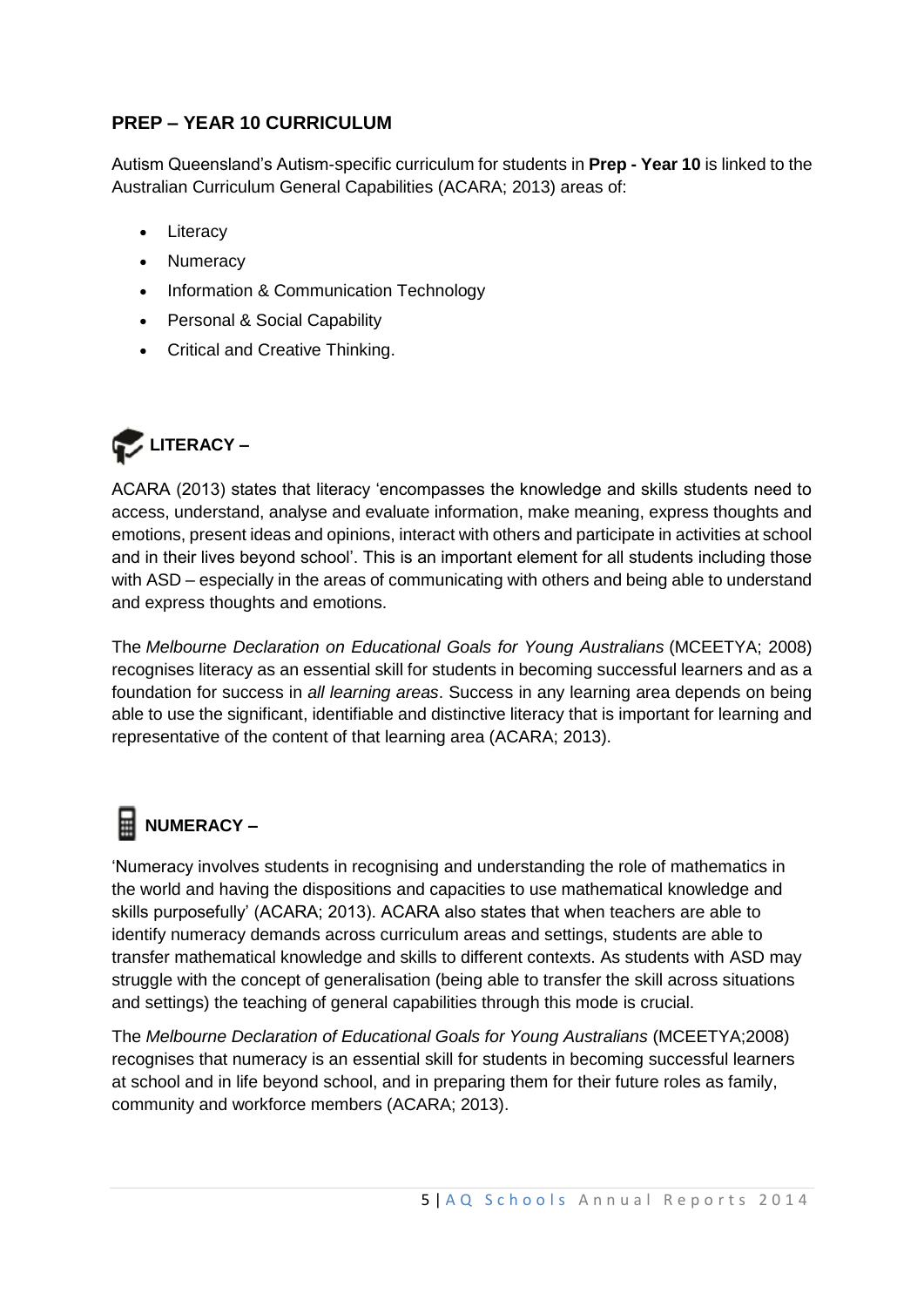# **INFORMATION & COMMUNICATION TECHNOLOGY –**

Students are able to develop an ICT capability through learning to use ICT devices effectively as a way to access, create and communicate information/ideas, solve problems and as a way to work collaboratively in all learning areas at school and beyond ACARA; 2013).

In a digital age, students need to be aware of how to use ICT as a way to share, use, develop and communicate their knowledge (MCEETYA; 2008). Due to some students with ASD being limited in their ability to use verbal or written communication methods, the use of ICT has become an important avenue for these students to communicate.

# **CRITICAL & CREATIVE THINKING –**

Critical and creative thinking skills are fundamental to students becoming successful learners (MCEETYA; 2008). The teaching of sequential thinking skills allows students to develop understanding of what they can do when they encounter problems, unfamiliar information and new ideas (ACARA; 2013). Given many students with ASD display restrictive thinking and cognitive processes, this curriculum area is one important to the students at Autism Queensland.

## Ŵ **PERSONAL & SOCIAL CAPABILITY –**

Personal and social capability has students learning to understand themselves/others and to manage their relationships and learning more effectively. This capability involves students in a range of practices including the recognition and regulation of emotions, understanding and building relationships, making responsible decisions and handling challenging situations constructively (ACARA; 2013).

Students with an ASD diagnosis may find understanding and controlling their emotions difficult and may also be unable to recognise/understand the emotions of others. It is important for students not only to build positive relationships, but to learn how to continue these positive relationships with others.

## **SENIOR SECONDARY CURRICULUM**

Autism Queensland students who are at a learning level beyond the Foundation-Year 10 General Capabilities take advice from the Senior Secondary Curriculum document (ACARA; 2014) on the *representation of the general capabilities* section which covers General Capability curriculum links.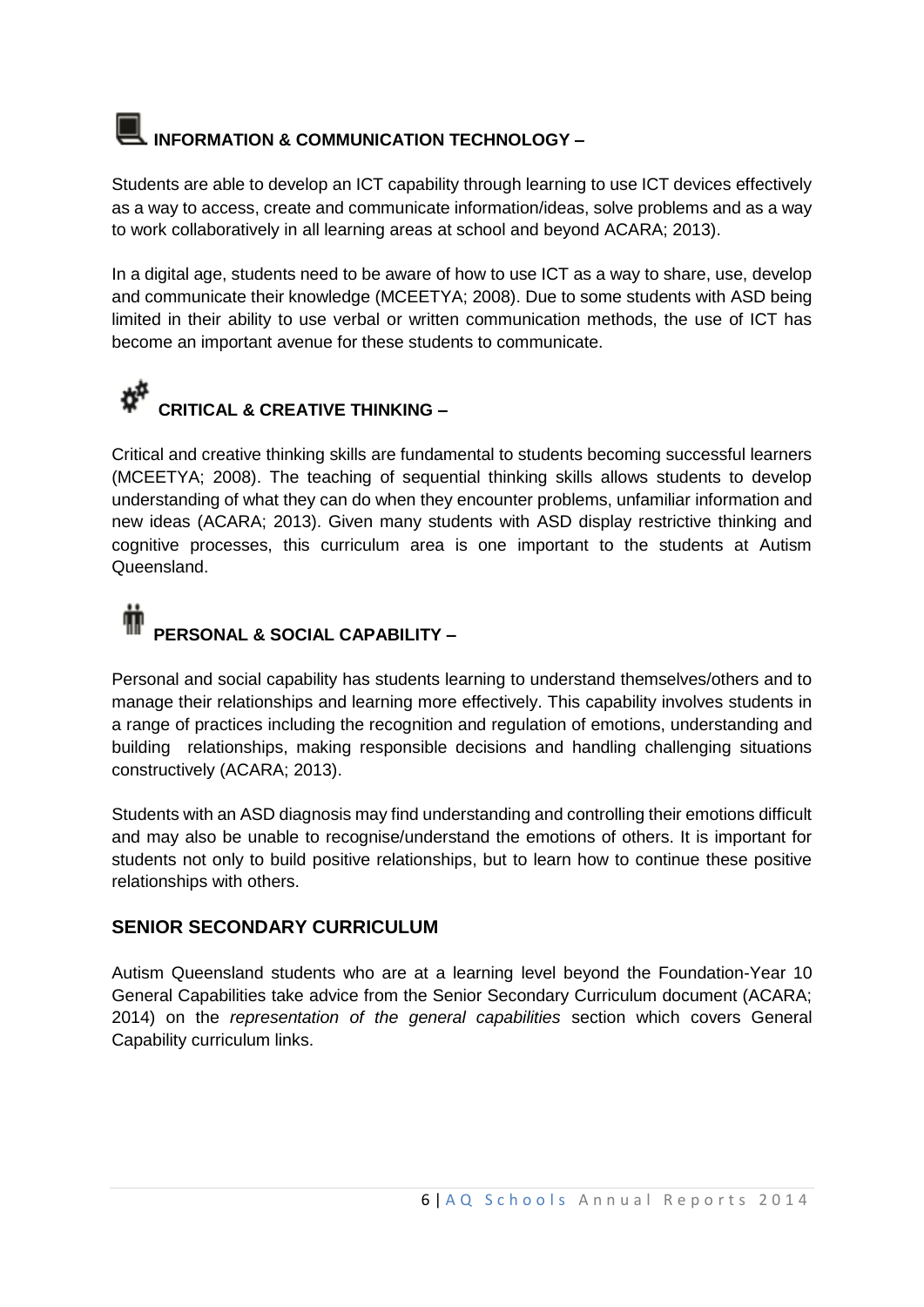#### **Extra-curricular activities offered at Autism Queensland:**

- Community Access
- Parent Support Groups
- Parenting Programs
- Sibling programs and activities
- Annual Go Blue For Autism fundraising and awareness campaign
- Sports Day/s
- End of year Concert and Markets
- Holiday Programs

#### **Social climate:**

Autism Queensland known also as Education and Therapy Centres has two campuses situated at Sunnybank Hills and Brighton.

Autism Queensland's philosophy and approach, which permeates all aspects of service delivery especially within the Schools, is based on the following:

#### *Our Vision*

Autism Queensland will partner with children, adults and families impacted by Autism

Spectrum Disorder to make positive difference in their lives through choice and opportunity.

#### *Our Mission*

Support the successful transition through every stage of the lives of people living with Autism Spectrum Disorder.

#### *Our Values*

We value:

- *Excellence in practice*
- *Realistic and honest communication*
- *Urgency in actions*
- *Embrace diversity*
- *Inclusive of all stakeholders*
- *Outcome orientated.*

Autism Queensland's educational approach is based on the organisation's commitment to individuals with ASD, and their families. Our approach is based on the needs of the individual child and focuses on goals identified in the student's individualised plan. Autism Queensland's model of services is comprehensive and does not follow any single recognised educational approach or methodology. Many of the single-strand philosophical notions (e.g. discrete trial instruction or facilitated communication) have many valuable strategies but are not appropriate or sufficient for every individual.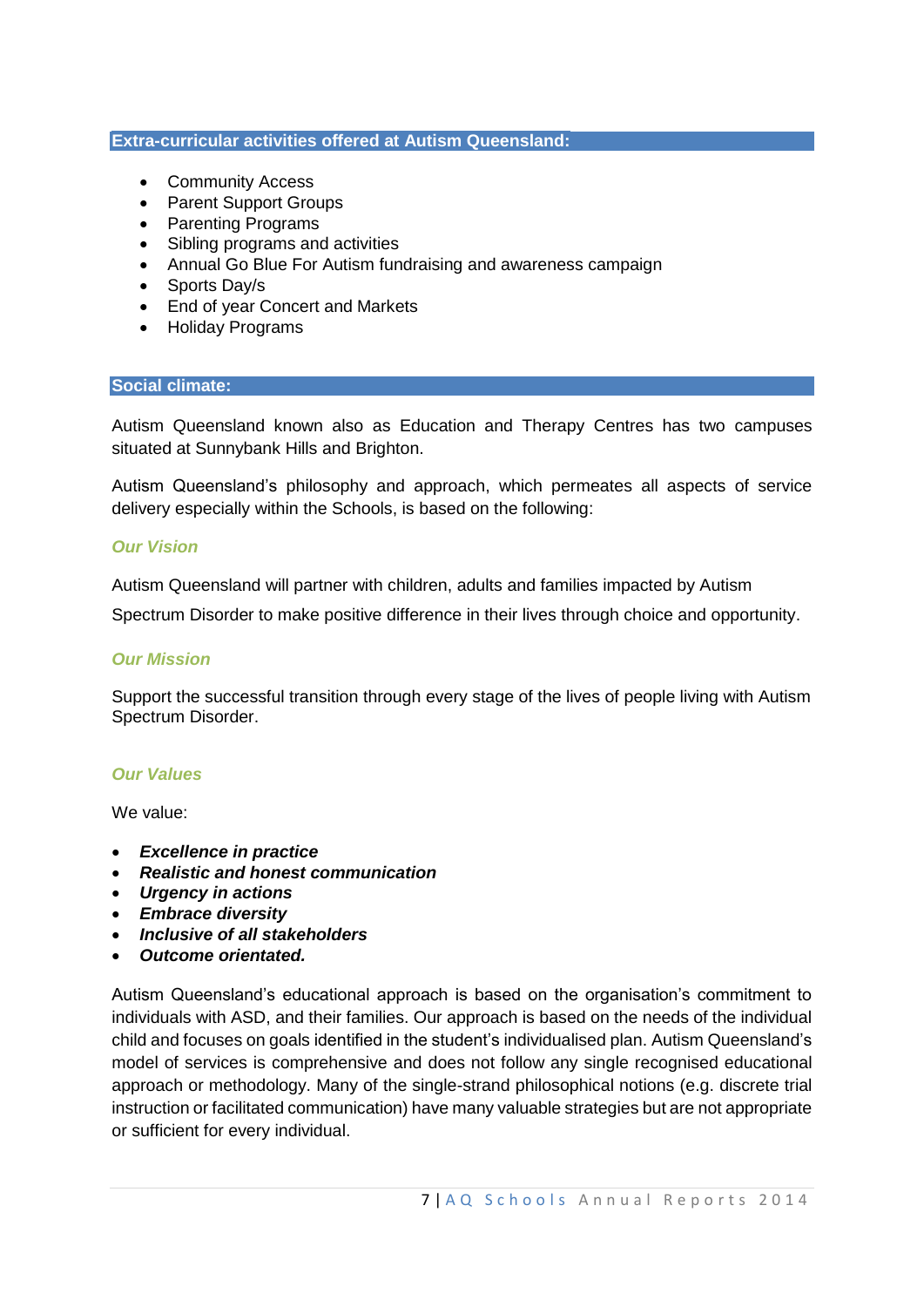An eclectic or comprehensive approach allows teachers and therapists to use elements of several effective approaches in a way that meets the needs of each child. "There is consensus among well respected scholars in the field of Autism that there is no empirical basis for recommending one approach or endorsing a single program as being superior for all individuals with ASD" (Dunlop & Fox, 2002; Heflin & Simpson 1998a).

#### **Parental involvement:**

Autism Queensland is committed to working within its school campuses in a highly collaborative model. A full range of professionals - teachers, occupational therapists, psychologists, speech pathologists, social workers, teacher aides, parents and other professionals and care givers develop appropriate individualised plans. Because of this wide involvement with goal setting and strategies, our programs are owned by the whole school and all elements of the student's human network.

This approach ensures generalisation of knowledge to other settings such as home, local school setting, and the community. Close collaboration with home school staff ensures that the skills focused on during placement are pertinent issues and required skills for the student when attending their setting.

Collaboration with parents regarding issues experienced at home or when participating in family or community activities make up the basis of community access. Home school staff are invited to visit students to see them 'in action' at Autism Queensland, and parents are scheduled for parent contact sessions each term. The philosophy behind such processes is to enhance the generalisation of skills between settings, to share ASD knowledge and strategies, and to gain regular feedback that programs and placements continue to meet student needs. Autism Queensland in recent years also introduced goal based home/school communication books to track daily progress towards individualised goals and ongoing programming needs.

Feedback from 2014 indicated that 93% parents felt that their child was happy, safe and well supported in the Autism Queensland school environment. Whilst getting such information from our students would be a challenge given they range in age from 5 to 18 years of age with varying cognitive abilities, parents prove a highly reliable reporter for such information as they attend parent contact sessions each term on different days and for different sessions so are able to observe for themselves their children within the overall Autism Queensland environment and with different staff.

Parents are involved in school life through various activities and initiatives such as:

- Parent Information Sessions
- Parent Contact Sessions
- Parent Support Groups
- Students' Individualised Plans, Parent-Staff meetings
- Volunteer Work/Fundraising
- Newsletter.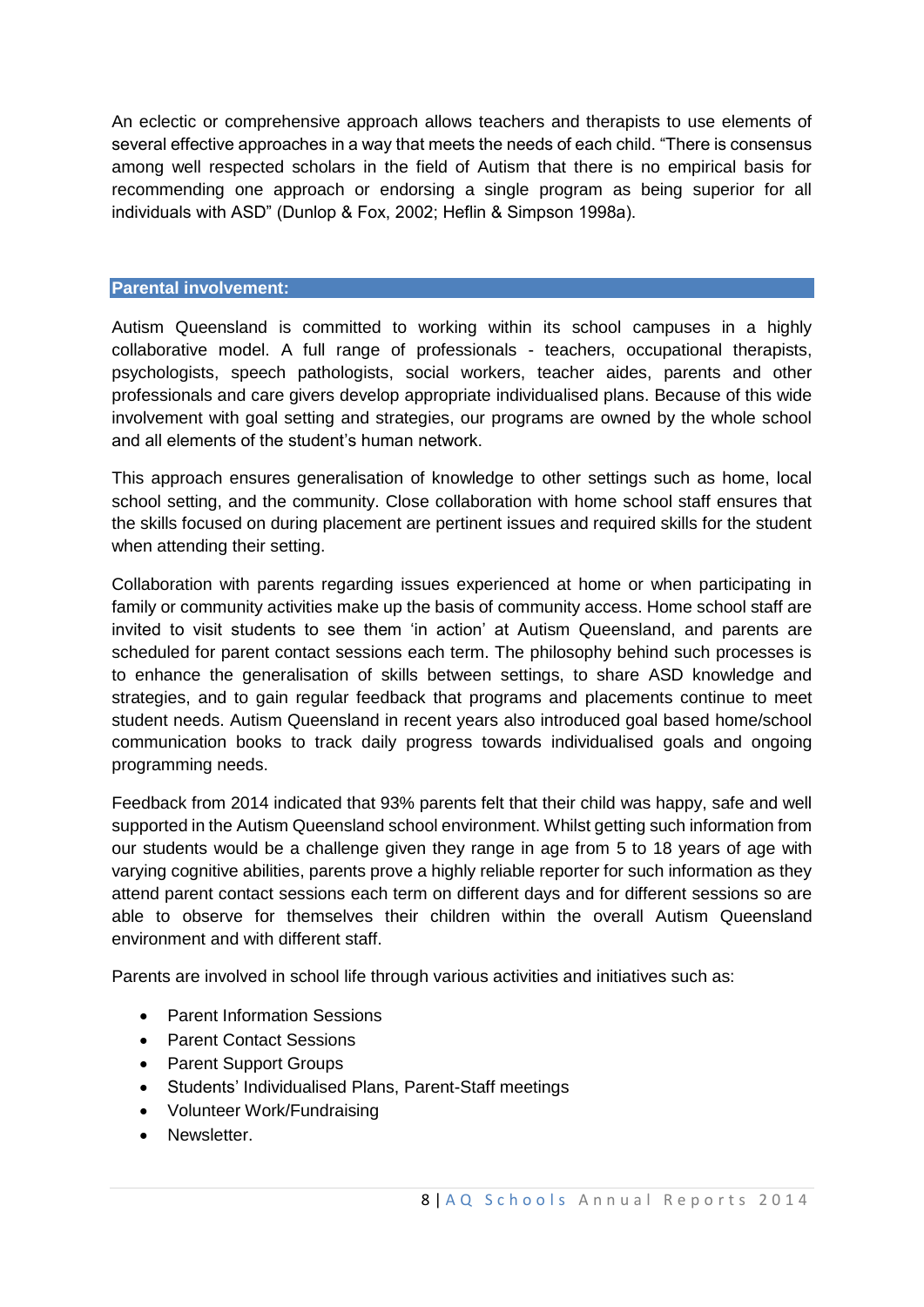#### **Staffing:**

| <b>Workforce Composition</b> |                                    | <b>Teaching Staff</b> | <b>Non-teaching Staff</b> |                                                  | <b>Indigenous Staff</b> |
|------------------------------|------------------------------------|-----------------------|---------------------------|--------------------------------------------------|-------------------------|
| <b>Headcounts</b>            |                                    | 20                    | 77                        |                                                  | 1                       |
| Full-time equivalents        |                                    | 14.1                  | 31.7                      |                                                  | 0.7                     |
|                              | <b>Qualifications of Teachers</b>  |                       |                           |                                                  |                         |
|                              | <b>Highest level of attainment</b> |                       |                           | Number of classroom teachers<br>& school leaders |                         |
|                              | Doctorate<br><b>Masters</b>        |                       |                           |                                                  |                         |
|                              |                                    |                       | $\overline{2}$            |                                                  |                         |
|                              | <b>Bachelor Degree</b>             |                       | 17                        |                                                  |                         |
|                              | Diploma                            |                       | 1                         |                                                  |                         |
|                              | Certificate                        |                       |                           |                                                  |                         |

#### **Professional Development:**

Autism Queensland is committed to professional development and prioritises opportunities for all staff that will enhance the quality of services delivered by professionals and support staff within the organisation.

All staff within the school system participate in an annual performance review which identifies strengths and areas where performance can be enhanced through coaching and mentoring, professional development and access to training opportunities. Each school professional works with the Principal to identify their professional goals for the year during this process. The performance review process serves as the basis for identification of development needs and facilitates an individually tailored approach to professional development.

Teacher aides and ancillary staff such as bus drivers and bus escorts all participate in relevant professional development focussing on critical elements of their roles.

All staff who attend external professional development programs are required to share learning with their peers – either informally within the School teams or by means of a presentation at staff meetings. This promotes cross-disciplinary knowledge and understanding, ultimately improving the quality of service provided to students and their families.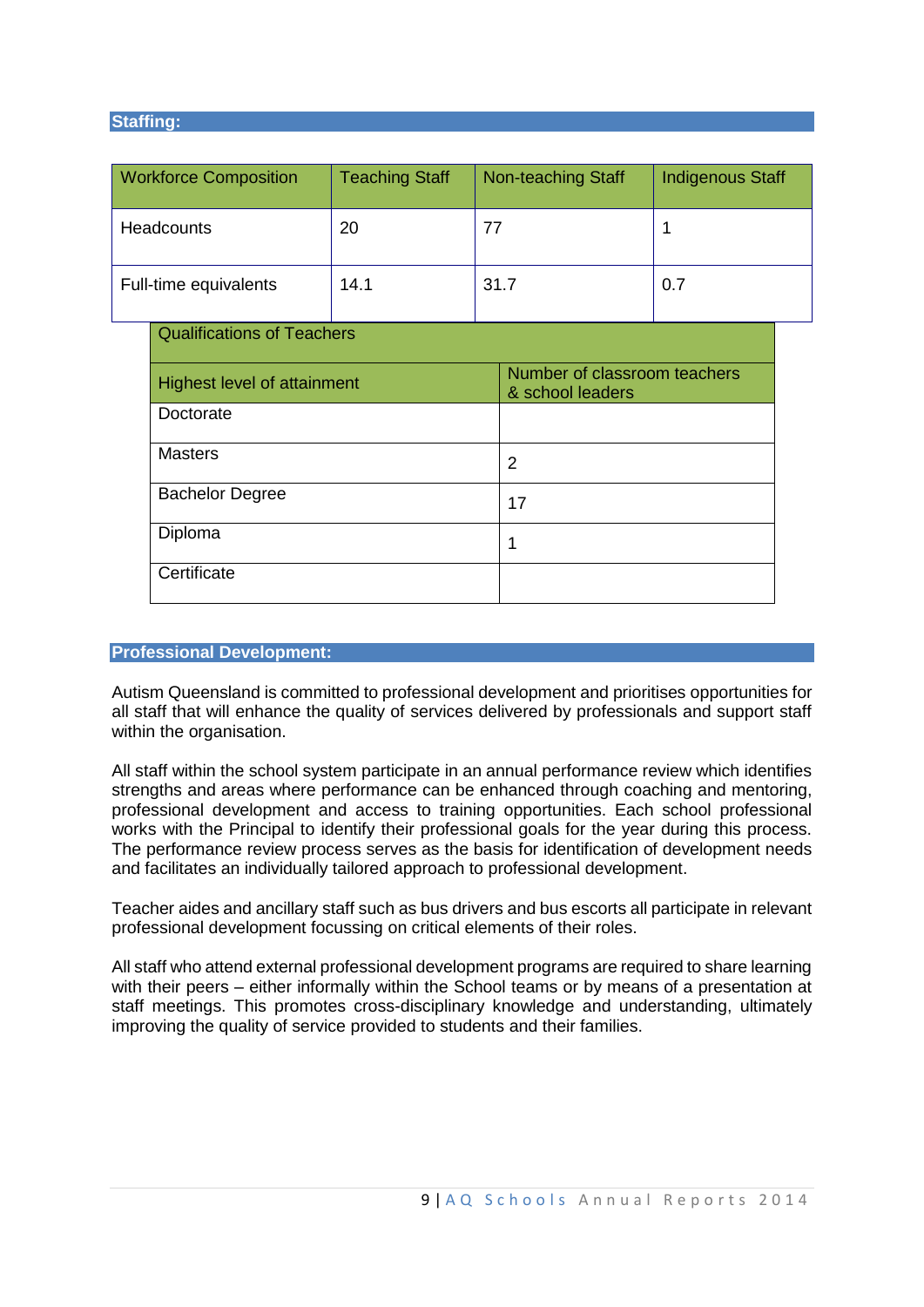#### **Expenditure on and staff participation in professional development 2014:**

The total funds expended on staff professional development in 2014 was \$23,160.

Some highlights on the AQ Schools professional development calendar included:

- The Inclusive Learning Technologies Conference
- Australian Curriculum
- Thought Leaders with Sir John Jones
- Self-Improving Schools project
- SAS (Secret Agent Society)
- Conflict Resolution Coaching
- Dan Beadle and Sue Larkey Workshop ASD Specific Input
- Tony Atwood and Bronwyn Sutton App guide to emotions and Autism
- Planning for Positive Outcomes " Preventing Challenging Behaviour and encouraging desired behaviours
- Masterclass Child and Adolescents with ASD
- Linking Motor Skills and Language
- Sensory Processing measure vs Sensory Profile 2.

There was 100% involvement by teaching staff in professional development activities in 2014.

#### **Student Performance:**

Students attending AQ Schools do not participate in NAPLAN testing during their placement. However, students may participate at their 'home school'. It should be noted that while many students enrolled in the AQ Schools may also be exempt from NAPLAN testing, such decisions regarding exemption are determined by a student's 'home school' staff and their parents.

All students attending AQ Schools have an individualised plan with goals set across curriculum areas. These plans are reviewed 6 monthly in collaboration with the AQ School Team, 'home school' staff and parents.

This year students made great progress with 78 percent of Sunnybank and Brighton students achieving all of their literacy based goals and 22 percent achieving some of their goals. In addition our literacy teacher assessed the literacy skills of fifty-nine new students across the two schools and provided recommendations to their teachers on literacy skills areas to focus on. Many of these recommendations were incorporated into students' individualised plans. Final literacy assessments were conducted on 40 students who were concluding their placement and again, recommendations were made regarding the literacy needs of the students to be shared with their home school in the transition process. Comparison of initial assessment results with final assessment results indicates a lot of variability in student progress in reading. A number of students made very impressive gains, improving up to 20 reading levels during their placement. The vast majority of students showed some improvements in their reading levels with the average improvement across both schools being an increase in approximately four reading levels. The literacy teacher also worked one-to-one or in small groups with selected students to provide additional support to students in meeting their specific literacy goals.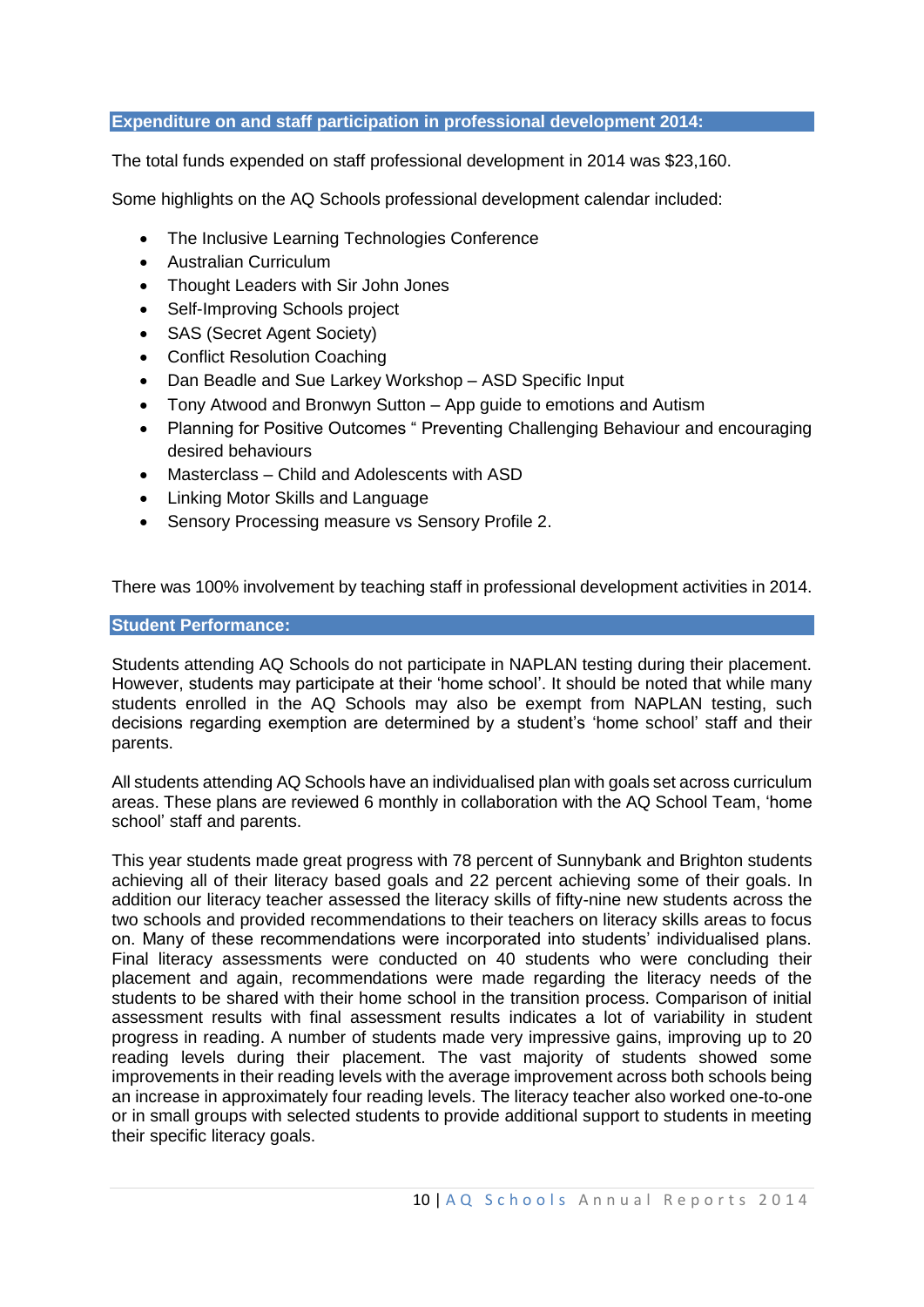Student attendance - 2014

The average attendance rate for the whole school as a percentage in 2014 was 92.3%.

**Parent, student and teacher satisfaction:** 

Feedback from parents in 2014 indicated that:

- 93% parents feel their child was happy, safe and well supported in the AQ School environment.
- 100% feel the placement was meeting their major concerns
- 100% feel that the AQ School environment and resources adequately met their child's learning needs
- 88% feel they had been able to use the strategies and information provided by placement staff
- 90% feel happy with the communication and reporting process
- 81% feel that their child's participation and performance improved at their 'home school' as a result of group placement.

This question in regard to students' satisfaction with school proved too abstract for students with Autism, with responses given being influenced more by student's immediate emotions and needs, as opposed to their understanding of the long term benefit of their placement.

Feedback from staff in 2014 indicated that:

- 94% school workforce were satisfied with access to professional development opportunities that relate to school and systemic initiatives
- 89% of staff members were satisfied with morale in the school.

#### **How computers are used at AQ to assist learning:**

At Autism Queensland we aim to be able to offer our students access to high quality ICT. Through this we know students with ASD can better communicate with others, be selfsufficient, achieve more at school, and be better placed for employment later in life. It has been well documented that children with ASD have an enhanced ability to learn complex computer skills easily due to their extreme focus and logical thinking. This can give our students the ability to succeed when they often have difficulty doing so.

It is important that we prepare the students at Autism Queensland for the digital learning environments of both the present and future through use of:

#### The internet:

- Access learning materials to assist their individualised areas of interest
- Be able to go online to use the internet to conduct research for school assignments
- Communicate with students in other schools and countries.

One to one digital learning:

- Students will be able to visit the computer room as a class unit and work on a range of one to one learning tasks that are individualised to their ability level e.g. reader rabbit, zoombinies. PowerPoint etc.
- Engaging tasks that focus on communication and social skills.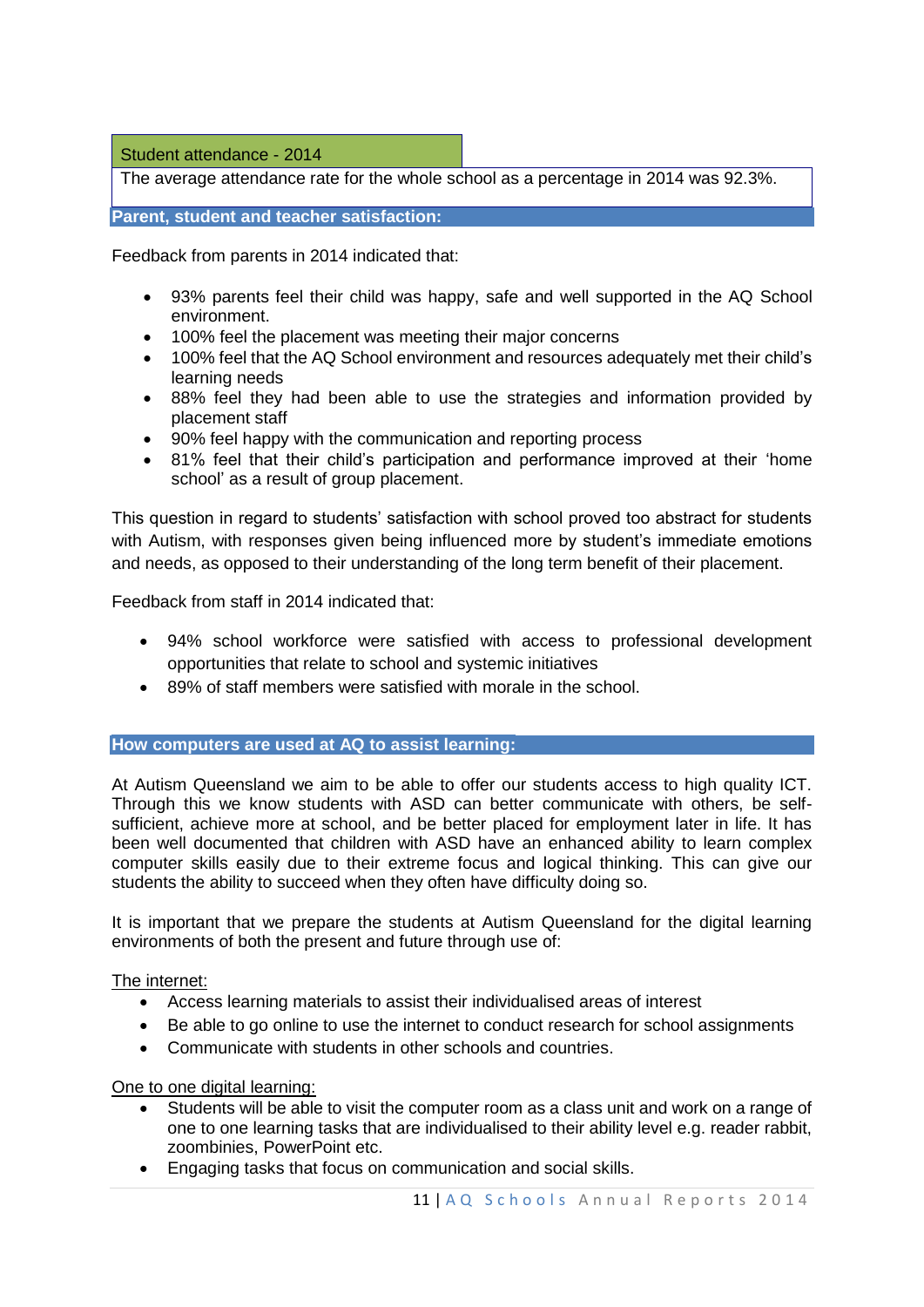Students will be able to continue to work and on and even enhance activities from their Education Queensland and private school placements.

Collaborative learning:

 Students can produce quality collaborative and co-operative results utilising current best practice, dynamic and stimulating technology e.g. digital photo presentations, digital video making, recording and broadcasting pod casts, garage band soundtracks, web page design etc.

The keys to raising student achievements in both social and academic skills are to provide students with a solid foundation and to motivate them to become lifelong learners.

Technology greatly assists students with autism spectrum disorder to accomplish this goal. It is highly engaging for students and stimulates their imaginations. Numerous research studies on the impact of technology on student learning and motivation have demonstrated this finding with remarkably similar results.

#### **School progress towards its goals:**

2014 highlights for AQ Schools included:

- Participation in Independent Schools Queensland (ISQ) Self Improving Schools program
- Continued development of Autism Queensland's ASD specific curriculum alignment to the Australian Curriculum with a focus on General Capabilities
- Continued participation in Independent Schools Queensland (ISQ) Literacy & Numeracy Coaching Academy
- Participation in Independent Schools Queensland (ISQ) Staff Wellness project
- Further capacity building for Schools based ICT through ongoing staff commitment to school based fundraising activities and grant applications.

Of particular note this year was the AQ Schools participation in ISQ's Self-Improving Schools (SIS) program. This flagship ISQ program, researched through a significant literature review, identified that schools committed to continuous improvement direct their energy and resources towards seeking to make a difference to the lives of students by maximising their achievement and potential. They focus relentlessly on improving student performance and engage in ongoing self-assessment, evidence-informed practice and strategic planning.

While the domains for school improvement may vary depending on context and the unique characteristics of a particular school, the ISQ research identified common domains and features that consistently apply to 'great' schools. These domains are:

- Leadership and Management
- Teaching and Learning
- Community.

To establish the direction for this improvement process in our Schools, the AQ SIS committee which included teachers and therapists from both campuses:

 Used the ISQ Self-Improving Schools Matrix and the Plotting Tool to determine three focus areas for school improvement